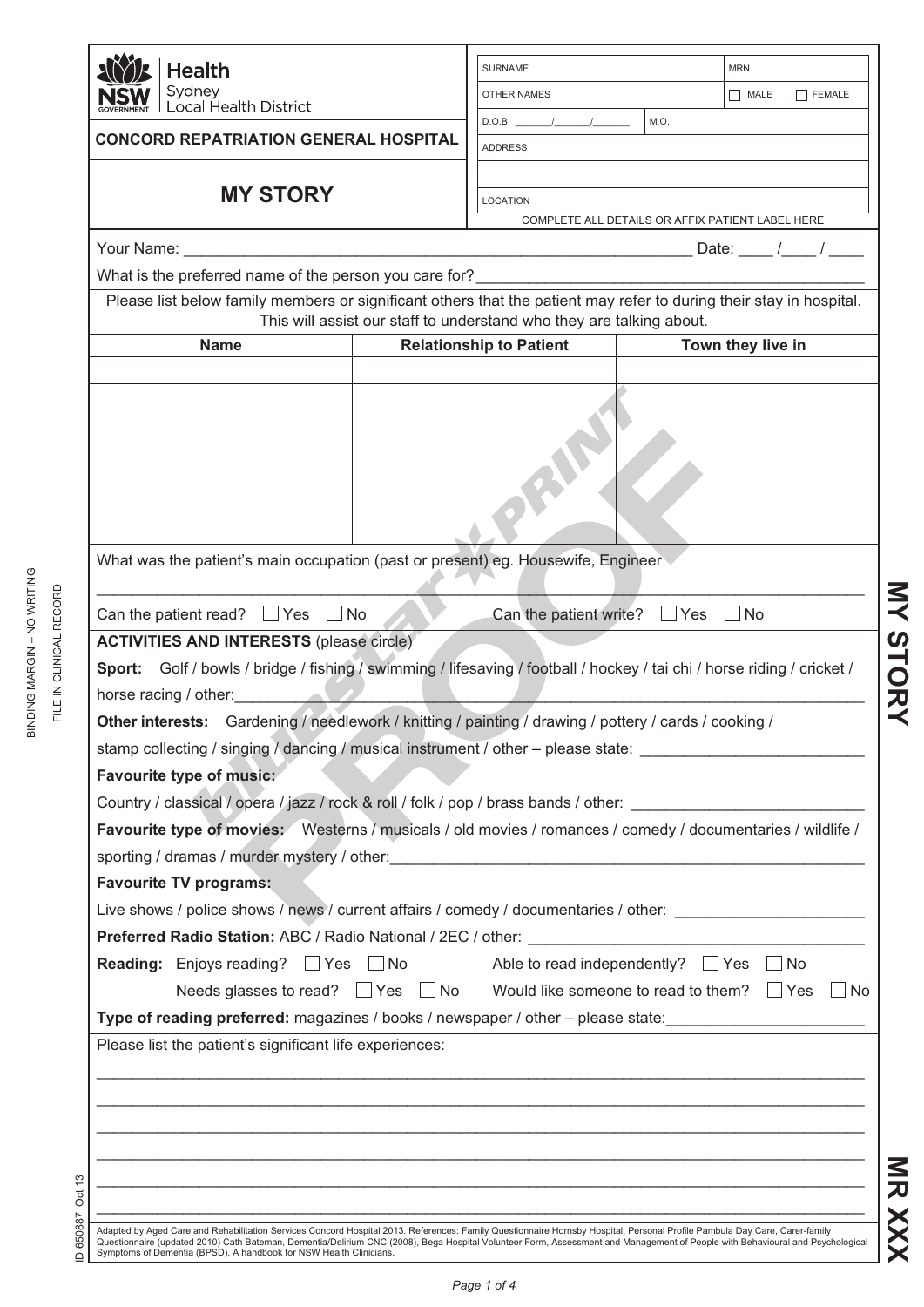| Health                                                                                                                                                | <b>SURNAME</b>                                                      |      | <b>MRN</b>  |               |  |
|-------------------------------------------------------------------------------------------------------------------------------------------------------|---------------------------------------------------------------------|------|-------------|---------------|--|
| Sydney                                                                                                                                                | OTHER NAMES                                                         |      | $\Box$ MALE | $\Box$ FEMALE |  |
| Local Health District                                                                                                                                 |                                                                     | M.O. |             |               |  |
| <b>CONCORD REPATRIATION GENERAL HOSPITAL</b>                                                                                                          | <b>ADDRESS</b>                                                      |      |             |               |  |
|                                                                                                                                                       |                                                                     |      |             |               |  |
| <b>MY STORY</b>                                                                                                                                       | <b>LOCATION</b><br>COMPLETE ALL DETAILS OR AFFIX PATIENT LABEL HERE |      |             |               |  |
|                                                                                                                                                       |                                                                     |      |             |               |  |
|                                                                                                                                                       |                                                                     |      |             |               |  |
|                                                                                                                                                       |                                                                     |      |             |               |  |
|                                                                                                                                                       |                                                                     |      |             |               |  |
| List any travel experience or enjoyable holidays the patient had:                                                                                     |                                                                     |      |             |               |  |
|                                                                                                                                                       |                                                                     |      |             |               |  |
|                                                                                                                                                       |                                                                     |      |             |               |  |
|                                                                                                                                                       |                                                                     |      |             |               |  |
| Does the patient have any group or club memberships?                                                                                                  |                                                                     |      |             |               |  |
|                                                                                                                                                       |                                                                     |      |             |               |  |
|                                                                                                                                                       |                                                                     |      |             |               |  |
|                                                                                                                                                       |                                                                     |      |             |               |  |
| What does the patient dislike doing?                                                                                                                  |                                                                     |      |             |               |  |
|                                                                                                                                                       |                                                                     |      |             |               |  |
|                                                                                                                                                       |                                                                     |      |             |               |  |
| Does the patient have a pet? $\Box$ Yes $\Box$ No If yes, name and type of pet $\Box$                                                                 |                                                                     |      |             |               |  |
| Does the patient sleep well at night? $\Box$ Yes $\Box$ No                                                                                            |                                                                     |      |             |               |  |
| If they are not sleeping well, what do you do to assist?                                                                                              |                                                                     |      |             |               |  |
| Is there a routine you use to help settle them?                                                                                                       |                                                                     |      |             |               |  |
|                                                                                                                                                       |                                                                     |      |             |               |  |
|                                                                                                                                                       |                                                                     |      |             |               |  |
|                                                                                                                                                       |                                                                     |      |             |               |  |
| Is there anything that seems to make the patient more anxious/agitated or distress? eg. noise, time of day                                            |                                                                     |      |             |               |  |
| If yes, please indicate what it is:                                                                                                                   |                                                                     |      |             |               |  |
|                                                                                                                                                       |                                                                     |      |             |               |  |
|                                                                                                                                                       |                                                                     |      |             |               |  |
|                                                                                                                                                       |                                                                     |      |             |               |  |
| Are there set routines you have developed that help reassure the patient? eg. with personal care, taking<br>medication with meals                     |                                                                     |      |             |               |  |
|                                                                                                                                                       |                                                                     |      |             |               |  |
|                                                                                                                                                       |                                                                     |      |             |               |  |
|                                                                                                                                                       |                                                                     |      |             |               |  |
|                                                                                                                                                       |                                                                     |      |             |               |  |
| Are there any repetitive questions or re-occurring issues that may need specific answers? eg. "I need to pay and<br>I have no money", "where is Mary" |                                                                     |      |             |               |  |
|                                                                                                                                                       |                                                                     |      |             |               |  |
|                                                                                                                                                       |                                                                     |      |             |               |  |
|                                                                                                                                                       |                                                                     |      |             |               |  |
|                                                                                                                                                       |                                                                     |      |             |               |  |

FILE IN CLINICAL RECORD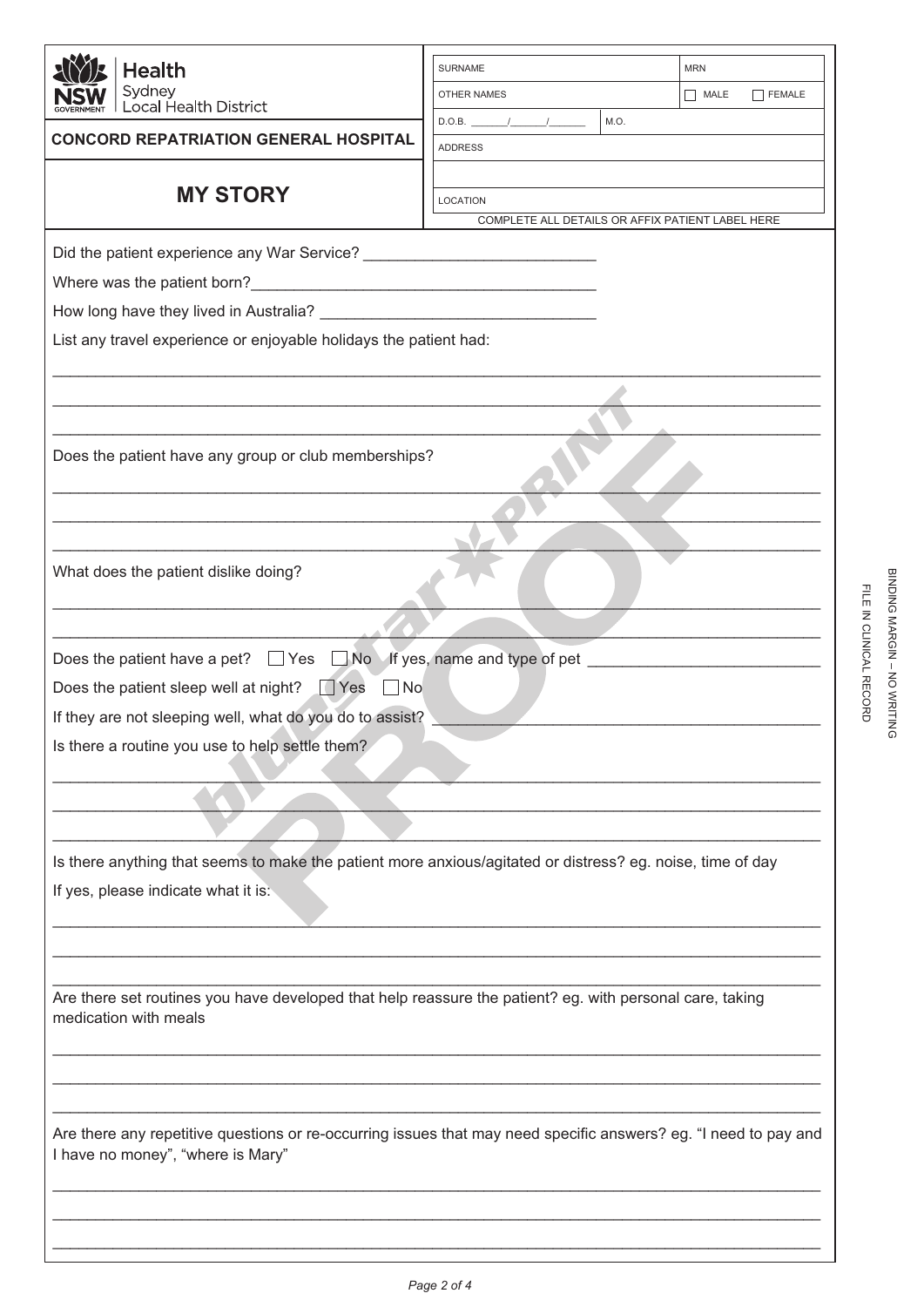| <b>Xivity</b>   Health                                     |
|------------------------------------------------------------|
| $\sum_{\text{GovERNMENT}}$ Sydney<br>Local Health District |

**CONCORD REPATRIATION GENERAL HOSPITAL**

## SURNAME OTHER NAMES  $\Box$  MALE  $\Box$  FEMALE D.O.B.  $\frac{1}{\sqrt{2}}$  M.O. ADDRESS

## **MY STORY**  $\qquad \qquad \qquad$

COMPLETE ALL DETAILS OR AFFIX PATIENT LABEL HERE

Are there any issues that may concern them during their stay in hospital? eg. worried about something or someone

\_\_\_\_\_\_\_\_\_\_\_\_\_\_\_\_\_\_\_\_\_\_\_\_\_\_\_\_\_\_\_\_\_\_\_\_\_\_\_\_\_\_\_\_\_\_\_\_\_\_\_\_\_\_\_\_\_\_\_\_\_\_\_\_\_\_\_\_\_\_\_\_\_\_\_\_\_\_\_\_\_\_\_\_\_\_\_\_\_ \_\_\_\_\_\_\_\_\_\_\_\_\_\_\_\_\_\_\_\_\_\_\_\_\_\_\_\_\_\_\_\_\_\_\_\_\_\_\_\_\_\_\_\_\_\_\_\_\_\_\_\_\_\_\_\_\_\_\_\_\_\_\_\_\_\_\_\_\_\_\_\_\_\_\_\_\_\_\_\_\_\_\_\_\_\_\_\_\_ \_\_\_\_\_\_\_\_\_\_\_\_\_\_\_\_\_\_\_\_\_\_\_\_\_\_\_\_\_\_\_\_\_\_\_\_\_\_\_\_\_\_\_\_\_\_\_\_\_\_\_\_\_\_\_\_\_\_\_\_\_\_\_\_\_\_\_\_\_\_\_\_\_\_\_\_\_\_\_\_\_\_\_\_\_\_\_\_\_

Are you aware of any signs or triggers that may indicate a need/want for something?

\_\_\_\_\_\_\_\_\_\_\_\_\_\_\_\_\_\_\_\_\_\_\_\_\_\_\_\_\_\_\_\_\_\_\_\_\_\_\_\_\_\_\_\_\_\_\_\_\_\_\_\_\_\_\_\_\_\_\_\_\_\_\_\_\_\_\_\_\_\_\_\_\_\_\_\_\_\_\_\_\_\_\_\_\_\_\_\_\_ When the patient is unsettled what are the things/tasks you do that help settle them? eq. cup of tea, put music on

 $\mathcal{L}_\mathcal{L} = \mathcal{L}_\mathcal{L} = \mathcal{L}_\mathcal{L} = \mathcal{L}_\mathcal{L} = \mathcal{L}_\mathcal{L} = \mathcal{L}_\mathcal{L} = \mathcal{L}_\mathcal{L} = \mathcal{L}_\mathcal{L} = \mathcal{L}_\mathcal{L} = \mathcal{L}_\mathcal{L} = \mathcal{L}_\mathcal{L} = \mathcal{L}_\mathcal{L} = \mathcal{L}_\mathcal{L} = \mathcal{L}_\mathcal{L} = \mathcal{L}_\mathcal{L} = \mathcal{L}_\mathcal{L} = \mathcal{L}_\mathcal{L}$ \_\_\_\_\_\_\_\_\_\_\_\_\_\_\_\_\_\_\_\_\_\_\_\_\_\_\_\_\_\_\_\_\_\_\_\_\_\_\_\_\_\_\_\_\_\_\_\_\_\_\_\_\_\_\_\_\_\_\_\_\_\_\_\_\_\_\_\_\_\_\_\_\_\_\_\_\_\_\_\_\_\_\_\_\_\_\_\_\_ \_\_\_\_\_\_\_\_\_\_\_\_\_\_\_\_\_\_\_\_\_\_\_\_\_\_\_\_\_\_\_\_\_\_\_\_\_\_\_\_\_\_\_\_\_\_\_\_\_\_\_\_\_\_\_\_\_\_\_\_\_\_\_\_\_\_\_\_\_\_\_\_\_\_\_\_\_\_\_\_\_\_\_\_\_\_\_\_\_

\_\_\_\_\_\_\_\_\_\_\_\_\_\_\_\_\_\_\_\_\_\_\_\_\_\_\_\_\_\_\_\_\_\_\_\_\_\_\_\_\_\_\_\_\_\_\_\_\_\_\_\_\_\_\_\_\_\_\_\_\_\_\_\_\_\_\_\_\_\_\_\_\_\_\_\_\_\_\_\_\_\_\_\_\_\_\_\_\_ \_\_\_\_\_\_\_\_\_\_\_\_\_\_\_\_\_\_\_\_\_\_\_\_\_\_\_\_\_\_\_\_\_\_\_\_\_\_\_\_\_\_\_\_\_\_\_\_\_\_\_\_\_\_\_\_\_\_\_\_\_\_\_\_\_\_\_\_\_\_\_\_\_\_\_\_\_\_\_\_\_\_\_\_\_\_\_\_\_

Do you or another family member wish to be contacted if they become increasingly confused?  $\Box$  Yes  $\Box$  No

If yes, nursing staff may ring you or another family member if the situation occurs, to enquire regarding your availability. You would not be under any obligation to attend unless it is convenient for you. Please indicate who you are happy for us to contact.

| <b>Name of Person to Contact</b>                                                                            | <b>Contact Phone Number</b>                                                                                                                                                                                                                                                                                                                                 |
|-------------------------------------------------------------------------------------------------------------|-------------------------------------------------------------------------------------------------------------------------------------------------------------------------------------------------------------------------------------------------------------------------------------------------------------------------------------------------------------|
|                                                                                                             |                                                                                                                                                                                                                                                                                                                                                             |
|                                                                                                             |                                                                                                                                                                                                                                                                                                                                                             |
|                                                                                                             |                                                                                                                                                                                                                                                                                                                                                             |
|                                                                                                             |                                                                                                                                                                                                                                                                                                                                                             |
|                                                                                                             |                                                                                                                                                                                                                                                                                                                                                             |
|                                                                                                             |                                                                                                                                                                                                                                                                                                                                                             |
| Does the patient have any known food allergies or dislikes?                                                 |                                                                                                                                                                                                                                                                                                                                                             |
|                                                                                                             |                                                                                                                                                                                                                                                                                                                                                             |
|                                                                                                             |                                                                                                                                                                                                                                                                                                                                                             |
|                                                                                                             |                                                                                                                                                                                                                                                                                                                                                             |
| What is the patient's preferred drink? $\Box$ Tea                                                           | Coffee<br>With milk<br>Without milk<br>Sugar                                                                                                                                                                                                                                                                                                                |
| Soft Drink<br>$\Box$ Milk drinks<br>$\Box$ Juice                                                            | $\Box$ Supplements                                                                                                                                                                                                                                                                                                                                          |
| Does the patient regularly drink alcohol? $\Box$ Yes $\Box$ No                                              |                                                                                                                                                                                                                                                                                                                                                             |
| $\Box$ Beer<br>Wine                                                                                         |                                                                                                                                                                                                                                                                                                                                                             |
|                                                                                                             |                                                                                                                                                                                                                                                                                                                                                             |
| How much alcohol does the patient drink per day?________________________________                            | glasses                                                                                                                                                                                                                                                                                                                                                     |
| Does the patient smoke? $\Box$ Yes $\Box$ No How many per day?<br>$\Box$ $\Box$ $\Box$ $\Box$ $\Box$ $\Box$ |                                                                                                                                                                                                                                                                                                                                                             |
| Symptoms of Dementia (BPSD). A handbook for NSW Health Clinicians.                                          | Adapted by Aged Care and Rehabilitation Services Concord Hospital 2013. References: Family Questionnaire Hornsby Hospital, Personal Profile Pambula Day Care, Carer-family<br>Questionnaire (updated 2010) Cath Bateman, Dementia/Delirium CNC (2008), Bega Hospital Volunteer Form, Assessment and Management of People with Behavioural and Psychological |